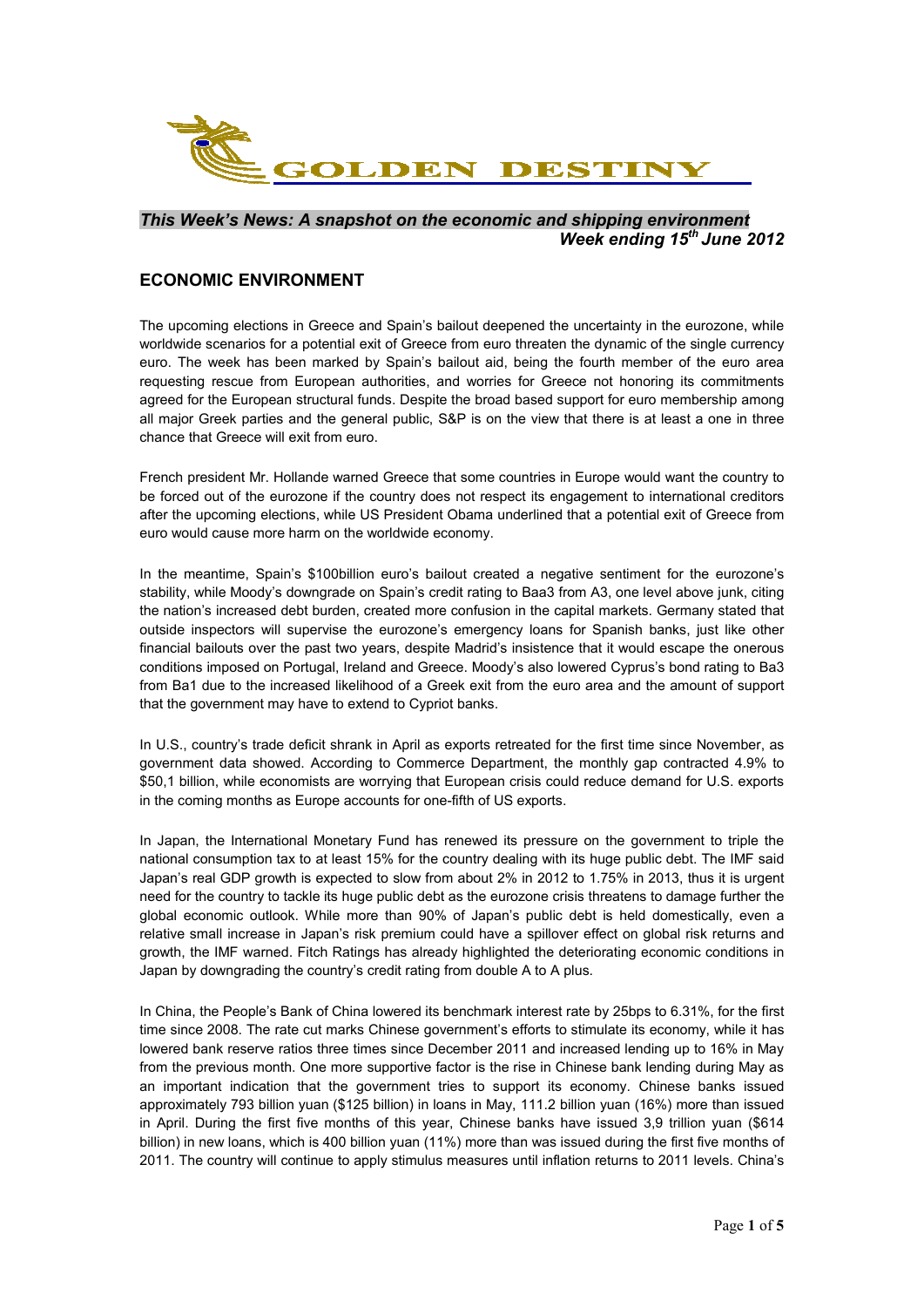producer price index (PPI), an indication that measures inflation on an industrial level, decreased by 0.7% in April and 1.4% in May compared with a 6.8% increase in April 2011.

# **SHIPPING MARKET**

The second quarter of the year is near to end with the global economy being in a downward recession from European crisis and the shipping market industry fearing more the vessel supply and not the cargo demand. Dry and wet markets are still under serious risks with the recent lowering costs of bunkers offering an air of optimism in owner's operating expenses that are struggling to survive at the current spot rates, while the supply of vessels threatens their profitability. Scrapping removals, lower ordering activity and cold or hot lay ups of tonnage are the three key remedial factors for the imbalance in the freight markets.

Japanese giant shipwoner, Mitsui OSK Lines, announced this week its decision to scrap or place in cold lay up 10-20 capesize bulkers in response to the dire market. The general manager of Mitsui OSK Lines, Jun Hoshino, said Japan's biggest shipowner aims to reduce its exposure to the deteriorating Capesize spot market. Rates now average \$4,100 per day, which is grossly below daily operating costs of \$20,000/d. "We have about 100 Capesize vessels, and 20% of these are trading in the spot market," Hoshino explained. "We are trying to reduce our exposure to the spot market, especially when we have about 10 Capesize newbuildings that will be delivered from 2012-13 and it's too late to cancel the contracts." Hoshino said: "The number of vessels in warm lay-up is always changing, depending on market conditions." Until now, MOL scrapped Capesize ships that were 23 years or older but will now scrap ships that are 15 or older. MOL plans to scrap five vessels by the end of March 2013 and is considering the disposal of others. MOL is weighing measures to rejuvenate the fleet and increase vessel quality by accelerating scrapping, aiming to provide the highest quality transport services.

In the **dry market**, the BDI has shown some signs of improvement by standing …. Points above from last week's closing. Panamax activity led to a stronger momentum, but capesize earnings are still subdued by floating below \$4,000/day pushing the BDI below the psychological barrier of 1,000 points. Capesize average time charter earnings fell to 15 month lows, while the reached levels of November 2008, from dried Chinese demand during the first days of June. However, Chinese iron ore imports grew by 19.7% year on year in May with China importing 63,84 million tons of iron ore, up 10.7% from the previous month, as per data from China's customs authority. Furthermore, iron ore shipments from Port Hedland, the world's largest bulk export facility, hit record high volumes last month. According to figures compiled by port Hedland, shipments to China were 17,4mt, almost 40% up on the 12,5mt exported from Western Australia port a year ago.

June seems to be one more fragile month with smaller vessel categories, panamax and supramax units finding a greater support in average time charter earnings by moving to more than \$7,000/day and \$10,000/day respectively. Chinese industrial production continues weak with hefty iron ore and coal port stockpiles delaying the early recovery of the spot freight market.

Chinese demand for imported iron ore is expected to stay low in June as steel production is under pressure due to the weakening in Chinese steel prices pushing capesize average time charter earnings to dreadful levels. The high iron ore port stockpiles are one more issue for the low Chinese import activity. According to Commodore Research, approximately 96,7 million tons of iron ore is stockpiled at Chinese ports, 200,000tons (1%) more than a week ago. The imported demand for thermal coal is also low due to the very large amount of vessels being chartered in April to haul thermal coal to China and the large amount of coal stockpiles. Coal stockpiles at Qinhuangdao, China's largest coal port, currently stand at approximately 8,9 million tons, 1mt (13%) more than a week ago. Generally, there is a positive outlook for a firmer Chinese demand as Chinese government is stepping in stimulus measures to ease further monetary restrictions and stimulate growth.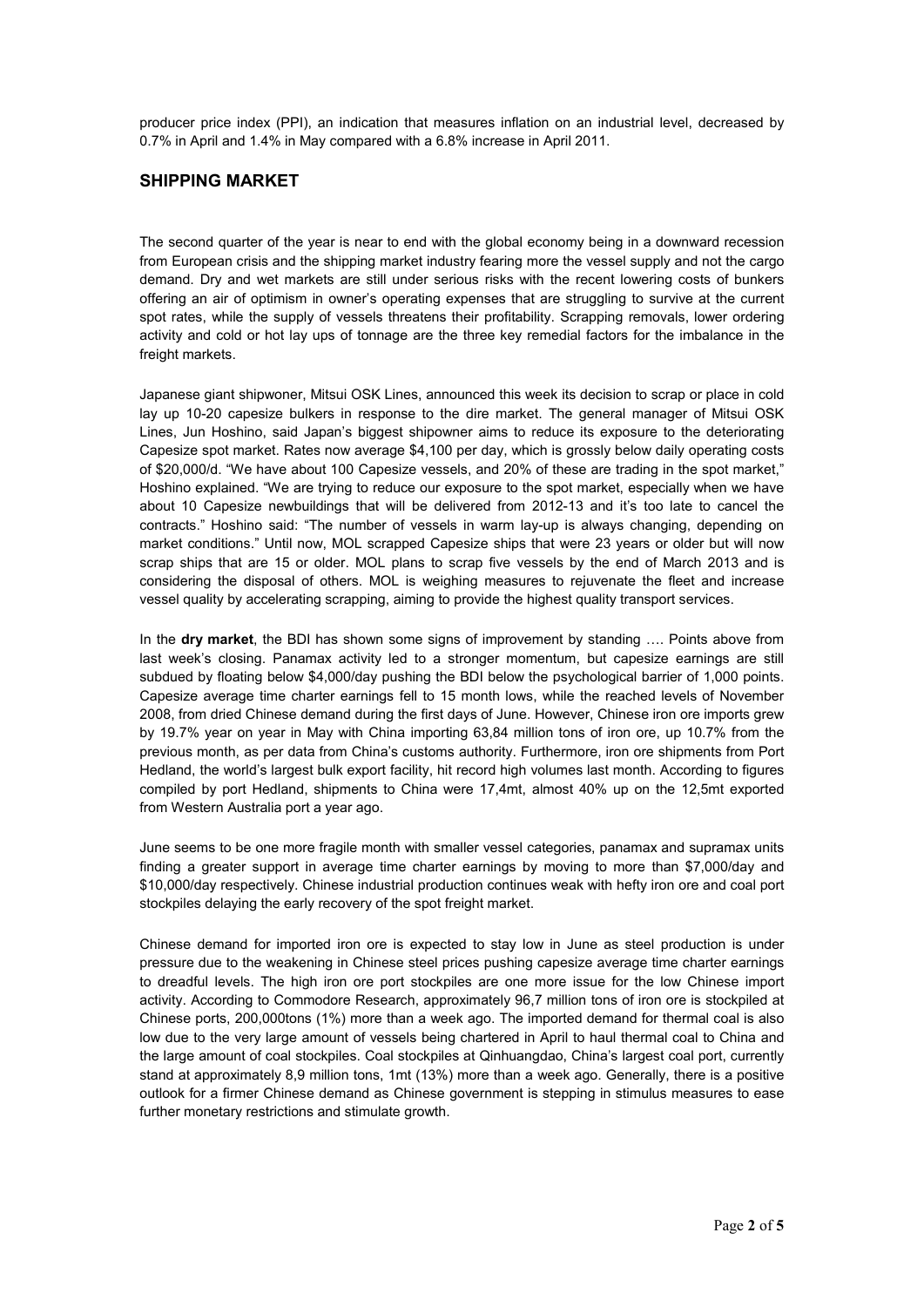The BDI recorded this week a five days' straight increase with the BPI and BSI recording gains and the BCI being on a free fall, while panamax average time charter earnings are currently yielding twice the levels of capesizes, more than \$8,000/day.

The index closed today at 924 points, up by 5.3% from last week's closing and down by 34% from a similar week closing in 2011 when it was 1,405 points. The highest rate decrease has been in the capesize segment, BCI down 6.1% w-o-w, BPI up 16.5% w-o-w, BSI up 6.1% w-o-w, BHSI up by 7.5% w-o-w.

Overall average time charter earnings are floating at lower levels than 2011, despite stronger signs for smaller vessel categories, panamax and supramax units. Panamax, supramax and handysize average time charter earnings increased by 17%, 6.1% and 6.7% respectively, while capesizes fell by 18.4%.

Capesizes are currently earning \$3,471/day, a decrease of \$784/day from a week ago, while panamaxes are earning \$8,469/day, an increase of \$1,203/day. At similar week in 2011, capesizes were earning \$8,842/day, while panamaxes were earning \$15,867/day. Supramaxes are trading at \$11,097/day, up by \$644/day from last week's closing, 220% and 31% higher than capesize and panamax earnings respectively. At similar week in 2011, supramaxes were getting \$13,840/day, hovering at 57% higher levels than capesizes versus 220% today's levels. Handysizes are trading at \$ 9,549/day; up by \$606/day from last week, when at similar week in 2011 were earning \$10,961/day.

In the **wet market,** the brent crude price has fallen below \$100/barrel for the first time since October 2011 and bunkering prices dipped below \$600 per metric tons in June, providing a comfort to crude tanker operators who are still facing weak freight rates. At the end of last week, IFO 380 bunker fuel closed below \$600/ton in Singapore, Fujairah and Rotterdam, marking the first time bunkering costs falling below \$600/ton since February 2011. OPEC, which supplies 40% of the world's crude, normally responds to a sharp drop in prices by curbing production, but Saudi Arabia's current policy objective is to prevent crude price from rising to more than \$100/barrel in order to mitigate the risks of the high oil price that posed to the global economy.

OPEC's oil surplus in an attempt to cushion the impact of US and EU efforts for imposing sanctions on Iranian oil exports drove brent prices to record lows from the highs seen, excess \$120/barrel, during the first quarter of the year. According to OPEC's oil market reports, the group's monthly crude output has exceeded 31milion barrels/day for much of this year. Estimations by the International Energy Agency show that OPEC production in May stood at 31,87million barrels/day, 1,4m barrels/day higher than December and 2,8 million barrels/day more than May 2011. The increase is driven by Saudi Arabia with its country's oil Minister, Ali Naimi, stating this year that he wants oil price to be in the region of \$100/barrel. Gulf Oil Review showed that Saudi Arabia supplied the market with 9,9 million barrels/day in May, the highest level seen for this year. Although oil prices have dipped below double digit figures, OPEC's president made clear that new individual quotas for countries are unlikely to be agreed as long as the prospects of sanctions on Iran exist.

The lower fuel cost is a positive factor for the beleaguered tanker operators, but the weak freight market environment has not returned yet in euphoria. The prosperity of crude tanker segment is heavily dependent on China and US oil demand, when eurozone sovereign debt crisis has overshadowed economic growth curtailing oil demand. China remains the lying factor behind more intensive demand for very large crude carriers as crude imports into China hit 6m barrels/day in May, up by 18% from the same month last year, according to preliminary data from Chinese customs.

However, DNB NOR Markets Research is posing a positive outlook for the tanker industry by raising its tanker rate forecasts to a 23% increase for 2013 and 13% for 2014-2015. DNB is seeing to a zero fleet growth over the next 12 months, 2% growth in 2014 and 1% growth in 2015 as owners are resisting in tanker ordering and excess vessel supply seems to get balanced with demand. DNB forecasts tonnemile demand growth of 2.7% for 2012, 2.5% for 2013 and 2.2% for 2014. Tonne-mile demand growth will be particularly impressive in the second quarter of this year, according to DNB. It forecasts an 11%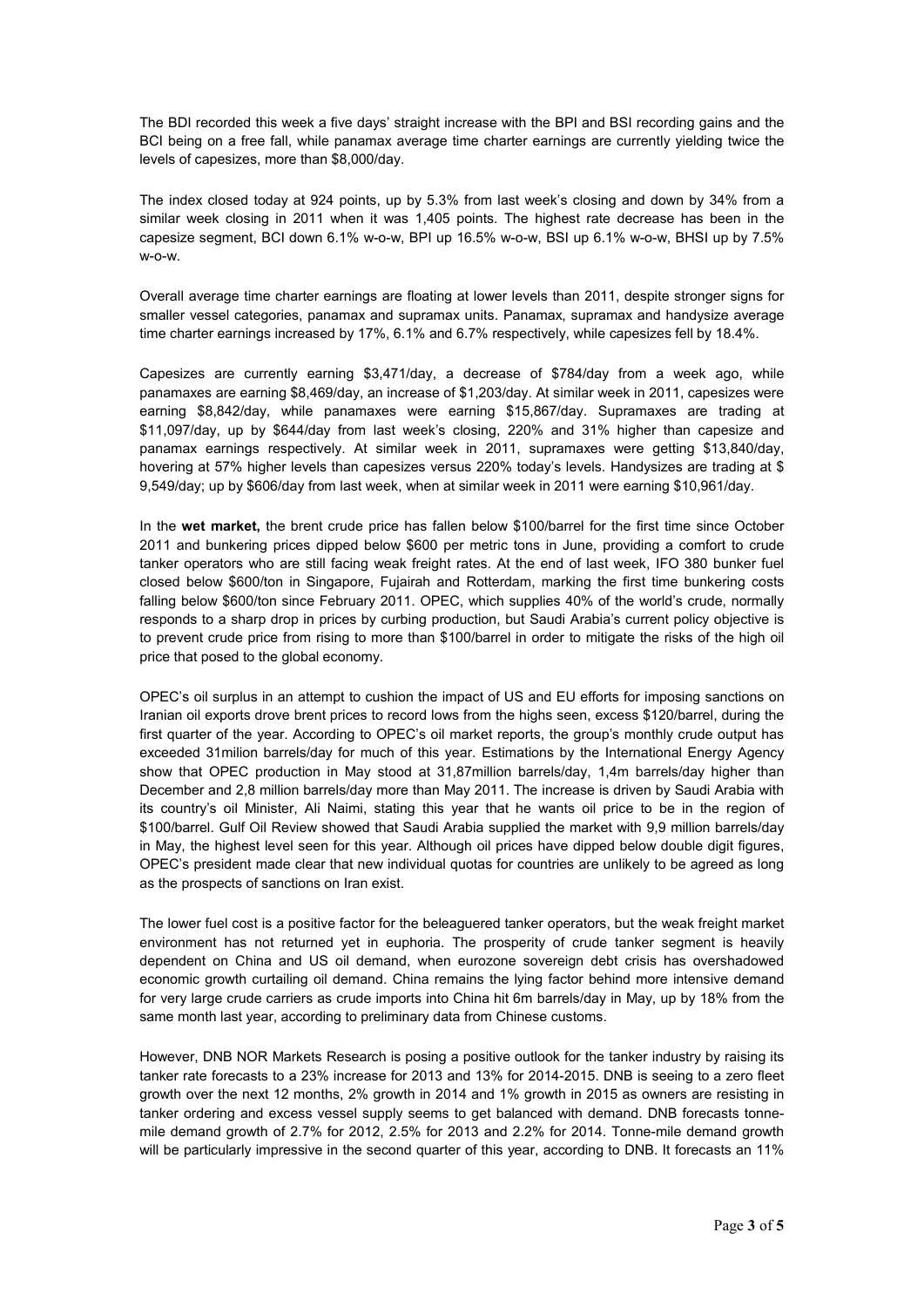year-on-year increase in sailing distances for crude tankers, while the crude tanker orderbook, as a percentage of the fleet, is said to have been halved from 51% in 2009 to 25% today.

In the **gas market**, strong Asian LNG demand has supported prices for liquefied natural gas tankers of 160,000 cubic meters in the region of \$200mil compared with the plunge of values in the main conventional vessel segments, bulk carriers and tankers. Japan, the world's biggest buyer of LNG, increased imports by 12% in the first four months with estimations for the country requiring as much as 90 million metric tons of LNG a year by 2025, according to Shigeru Muraki, the chief executive of Tokyo Gas Co.'s energy solution division. In the meantime, Qatargas has signed a long term contract to provide \$1million tons of LNG per year to Tokyo Electric Power Company, which is considered to be the first agreement between the two companies. In addition, China may increase natural gas consumption by 2030 to 600 billion cubic meters, according to Wood Mackenzie, because of economic growth and a move to reduce its reliance on coal.

Pareto Securities is seeing that an additional 175 LNG carriers are needed by 2020, while Fearnley Fonds said this number would be required by 2017. Pareto Securities also forecasts a rise in rates to \$140,000/day in 2013, while current rates at \$130,000/day have already exceeded forecasts of \$120,000/day.

In the **container market**, charter market is moving upwards with the Shanghai Container Freight Index ending up by 2% in last week, following four consecutive weekly declines, due to 14% and 9% weekly freight increases in the Shanghai-USWC and Shanghai-USEC routes respectively. Freight rates on the Shanghai-Northern Europe and Shanghai-Mediterranean routes have fallen by 4.5% and 3.4% respectively from the end of May, but they are standing 90% and 86% above from June 2011. Freight rates are now \$1,634/TEU on Shanghai-North Europe, from \$860/TEU in 2011, and \$1,783/TEU on Shanghai –Mediterranean, from \$956/TEU in 2011.

According to Alphaliner, the China Container Freight Index, one more overall indicator of the container shipping market, reached a record of 1,336 points in mid-May, the highest level since the index was introduced in January 1998, but the carriers' revenues in the first quarter failed to reflect the full extent of index's increase. According to Mr. Andersen, Chief Executive of AP Moller Maersk Group: "If the upward trend proves sustainable, it may be enough to pull the shipping industry out of a four year slump from an oversupply of vessels and weak demand. The recent rate increases indicate that most container shipping lines are probably operating at break even levels. This is a dramatic change from last year when Maersk Line and its rivals were dragged deep into the red."

In the meantime, Maersk Line has announced its plans to implement freight rate increases, as this is the normally busy period where liner operators are raising its fees to benefit from European retail activity with the placement of more orders for Christmas. The company intends to charge an extra \$350 as a peak season surcharge for every container transported on the Asia-Europe route from June 15. "Rates have firmed up during 2012 but they are not at a satisfactory level yet that enable carriers to make sustainable returns, thus we believe that this is the right time to bring rates further up. "

In the **shipbuilding industry**, China Shipbuilding Industry Co (CSIC) has proceeded to the sale of convertible bonds worth RMB1.3bn (\$204m) to invest in shipyard upgrades and construction of more offshore vessels. The Shanghai listed yard is seeking to expand in the offshore newbuilding business and increase its profitability due to lower demand for main conventional vessel types, bulk carriers and tankers.

Mitsubishi Heavy Industries is seeking to expand its shipbuilding activities outside Japan, particularly in India by acquiring a stake in the shipbuilding arm of India's Larsen & Tourbo within a few years.

In the **shipping finance**, the tight ship lending status has affected shipowners for expanding their business with private equity investment firms showing their intention for investing in the shipping industry under recession at the current low asset prices. According to Frankfurt based DVB Bank, European banks, which provide about 80% of the shipping industry's financing are retreating their